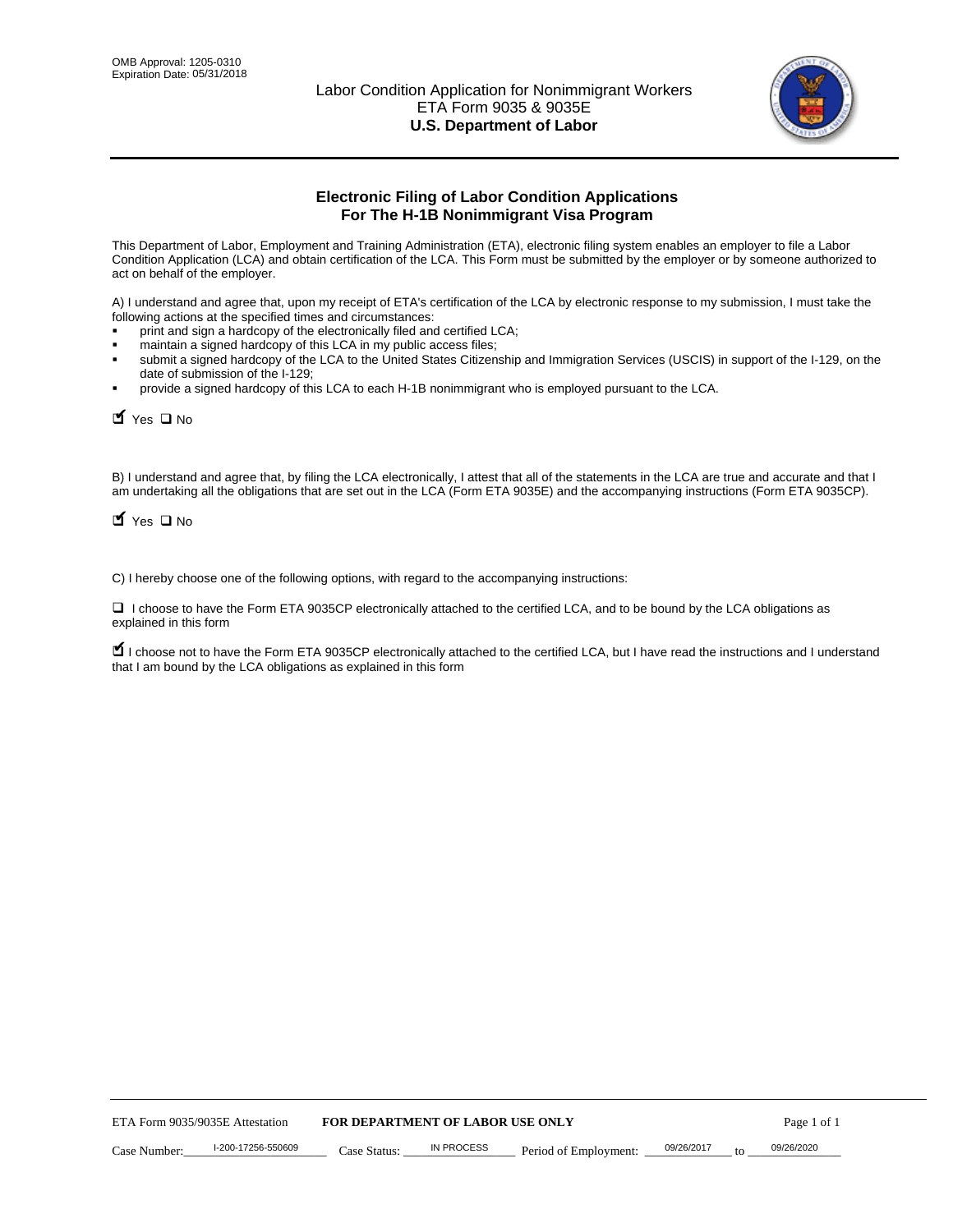# Labor Condition Application for Nonimmigrant Workers ETA Form 9035 & 9035E **U.S. Department of Labor**



*Please read and review the filing instructions carefully before completing the ETA Form 9035 or 9035E. A copy of the instructions can be found at http://www.foreignlaborcert.doleta.gov/. In accordance with Federal Regulations at 20 CFR 655.730(b), incomplete or obviously inaccurate Labor Condition Applications (LCAs) will not be certified by the Department of Labor. If the employer has received permission from the Administrator of the Office of Foreign Labor Certification to submit this form non-electronically, ALL required fields/items containing an asterisk ( \* ) must be completed as well as any fields/items where a response is conditional as indicated by the section ( § ) symbol.* 

# **A. Employment-Based Nonimmigrant Visa Information**

1. Indicate the type of visa classification supported by this application *(Write classification symbol)*: \*

### **B. Temporary Need Information**

| 1. Indicate the type of visa classification supported by this application (Write classification symbol): *                                                              |                                                |                                                 |                                      | $H-1B$                    |
|-------------------------------------------------------------------------------------------------------------------------------------------------------------------------|------------------------------------------------|-------------------------------------------------|--------------------------------------|---------------------------|
| <b>B. Temporary Need Information</b>                                                                                                                                    |                                                |                                                 |                                      |                           |
| 1. Job Title *<br>PROGRAMMER/ANALYST                                                                                                                                    |                                                |                                                 |                                      |                           |
| 2. SOC (ONET/OES) code *<br>3. SOC (ONET/OES) occupation title *                                                                                                        |                                                |                                                 |                                      |                           |
| 15-1131                                                                                                                                                                 | <b>COMPUTER PROGRAMMERS</b>                    |                                                 |                                      |                           |
| 4. Is this a full-time position? *                                                                                                                                      |                                                |                                                 | <b>Period of Intended Employment</b> |                           |
| $\blacksquare$ Yes<br>$\square$ No                                                                                                                                      | 5. Begin Date *<br>09/26/2017<br>(mm/dd/yyyy)  |                                                 | 6. End Date *<br>(mm/dd/yyyy)        | 09/26/2020                |
| 7. Worker positions needed/basis for the visa classification supported by this application                                                                              |                                                |                                                 |                                      |                           |
| Total Worker Positions Being Requested for Certification *<br>1                                                                                                         |                                                |                                                 |                                      |                           |
| Basis for the visa classification supported by this application<br>(indicate the total workers in each applicable category based on the total workers identified above) |                                                |                                                 |                                      |                           |
| 1<br>a. New employment *                                                                                                                                                |                                                | 0                                               | d. New concurrent employment *       |                           |
| b. Continuation of previously approved employment *<br>0<br>without change with the same employer                                                                       |                                                | 0                                               | e. Change in employer *              |                           |
| 0<br>c. Change in previously approved employment *                                                                                                                      |                                                | 0                                               | f. Amended petition *                |                           |
| C. Employer Information                                                                                                                                                 |                                                |                                                 |                                      |                           |
| 1. Legal business name *<br>MARLABS, INC.                                                                                                                               |                                                |                                                 |                                      |                           |
| 2. Trade name/Doing Business As (DBA), if applicable NA                                                                                                                 |                                                |                                                 |                                      |                           |
| 3. Address 1 *<br>1 CORPORATE PLACE SOUTH FL3                                                                                                                           |                                                |                                                 |                                      |                           |
| 4. Address 2<br>NA.                                                                                                                                                     |                                                |                                                 |                                      |                           |
| 5. City *<br><b>PISCATAWAY</b>                                                                                                                                          |                                                | $\overline{6. \quad \text{State}}^*_{\quad NJ}$ |                                      | 7. Postal code *<br>08854 |
| 8. Country *<br>UNITED STATES OF AMERICA                                                                                                                                |                                                | 9. Province<br><b>NA</b>                        |                                      |                           |
| 10. Telephone number * 7326941000                                                                                                                                       |                                                | 11. Extension $N/A$                             |                                      |                           |
| 12. Federal Employer Identification Number (FEIN from IRS) *<br>13. NAICS code (must be at least 4-digits) *<br>541816287<br>541511                                     |                                                |                                                 |                                      |                           |
| ETA Form 9035/9035E                                                                                                                                                     | FOR DEPARTMENT OF LABOR USE ONLY<br>IN PROCESS |                                                 | 09/26/2017                           | Page 1 of 5<br>09/26/2020 |

# **C. Employer Information**

| 1. Legal business name *<br>MARLABS, INC.                    |                                              |                           |
|--------------------------------------------------------------|----------------------------------------------|---------------------------|
| 2. Trade name/Doing Business As (DBA), if applicable NA      |                                              |                           |
| 3. Address 1 *<br>1 CORPORATE PLACE SOUTH FL3                |                                              |                           |
| 4. Address 2<br><b>NA</b>                                    |                                              |                           |
| 5. City *<br><b>PISCATAWAY</b>                               | 6. State *<br><b>NJ</b>                      | 7. Postal code *<br>08854 |
| 8. Country *                                                 | 9. Province                                  |                           |
| UNITED STATES OF AMERICA                                     | NA                                           |                           |
| 10. Telephone number *<br>7326941000                         | 11. Extension<br>N/A                         |                           |
| 12. Federal Employer Identification Number (FEIN from IRS) * | 13. NAICS code (must be at least 4-digits) * |                           |
| 541816287                                                    | 541511                                       |                           |

ETA Form 9035/9035E **FOR DEPARTMENT OF LABOR USE ONLY** Page 1 of 5<br>Case Number: 1-200-17256-550609 Case Status: IN PROCESS Period of Employment: 09/26/2017 to 09/26/2020 Case Number: 1-200-17256-550609 Case Status: IN PROCESS Period of Employment: 09/26/2017 to 09/26/2020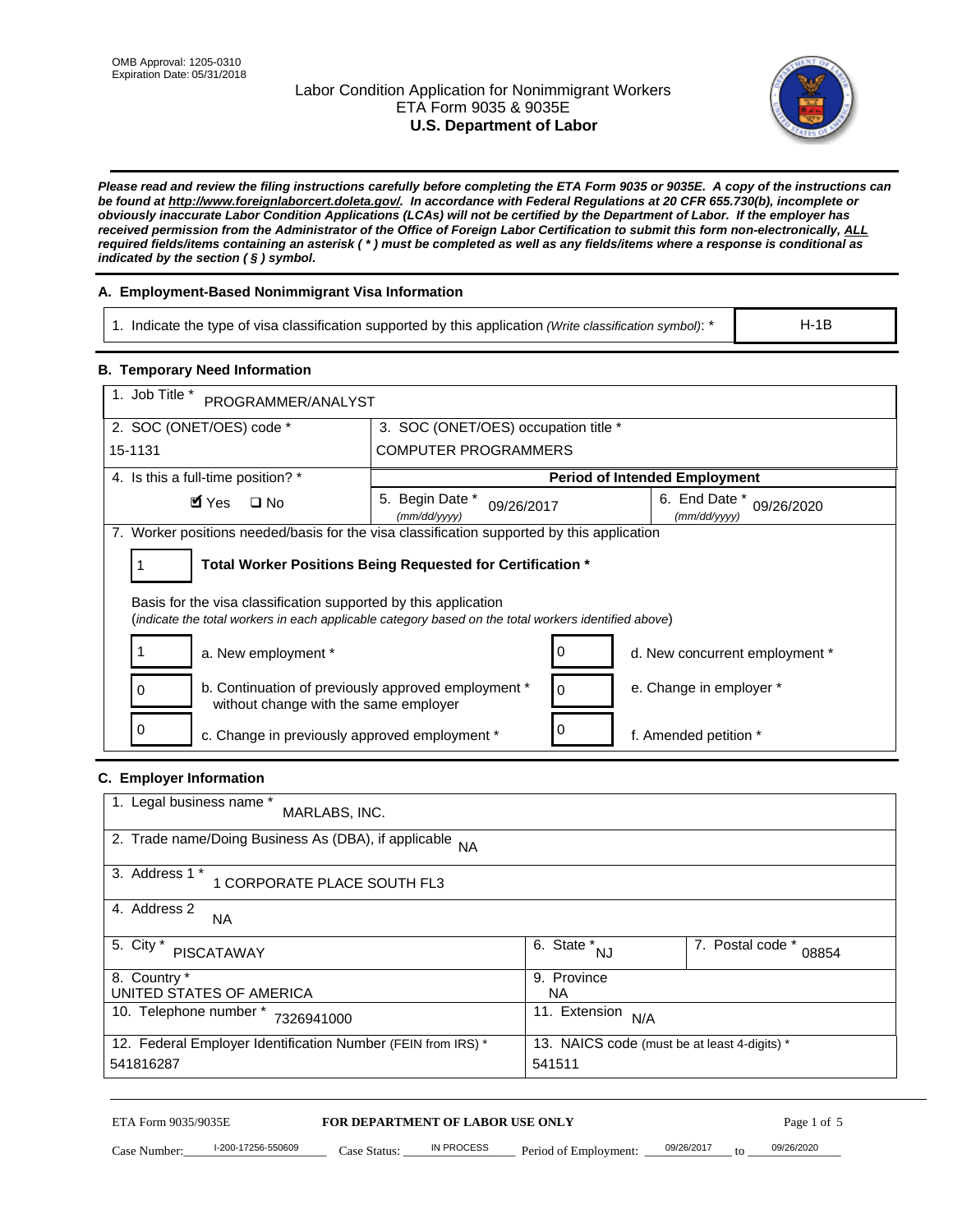

# **D. Employer Point of Contact Information**

**Important Note**: The information contained in this Section must be that of an employee of the employer who is authorized to act on behalf of the employer in labor certification matters. The information in this Section must be different from the agent or attorney information listed in Section E, unless the attorney is an employee of the employer.

| 1. Contact's last (family) name *                  | 2. First (given) name * |                                       | 3. Middle name(s) *       |  |
|----------------------------------------------------|-------------------------|---------------------------------------|---------------------------|--|
| <b>VIDYADHARAN</b>                                 | <b>SANJAY</b>           |                                       | <b>NA</b>                 |  |
| 4. Contact's job title *<br><b>GENERAL COUNSEL</b> |                         |                                       |                           |  |
| 5. Address 1 *<br>ONE CORPORATE PLACE SOUTH FL3    |                         |                                       |                           |  |
| 6. Address 2<br>N/A                                |                         |                                       |                           |  |
| 7. City $*$<br><b>PISCATAWAY</b>                   |                         | $\overline{8}$ . State *<br><b>NJ</b> | 9. Postal code *<br>08854 |  |
| 10. Country *<br>UNITED STATES OF AMERICA          |                         | 11. Province<br><b>NA</b>             |                           |  |
| Extension<br>12. Telephone number *<br>13.         |                         | 14. E-Mail address                    |                           |  |
| 7326941000<br>1600                                 |                         | SANJAY@MARLABS.COM                    |                           |  |

# **E. Attorney or Agent Information (If applicable)**

| VIDYADHARAN                                                                                                                                         | SANJAY                           |                                           |                                          | <b>NA</b>                    |                                                      |             |  |
|-----------------------------------------------------------------------------------------------------------------------------------------------------|----------------------------------|-------------------------------------------|------------------------------------------|------------------------------|------------------------------------------------------|-------------|--|
| 4. Contact's job title * GENERAL COUNSEL                                                                                                            |                                  |                                           |                                          |                              |                                                      |             |  |
| 5. Address 1 * ONE CORPORATE PLACE SOUTH FL3                                                                                                        |                                  |                                           |                                          |                              |                                                      |             |  |
| 6. Address 2<br>N/A                                                                                                                                 |                                  |                                           |                                          |                              |                                                      |             |  |
| 7. City * PISCATAWAY                                                                                                                                |                                  | $\overline{\phantom{a}}$ 8. State $^*$ NJ |                                          | 9. Postal code *<br>08854    |                                                      |             |  |
| 10. Country *<br>UNITED STATES OF AMERICA                                                                                                           |                                  | 11. Province<br><b>NA</b>                 |                                          |                              |                                                      |             |  |
| 12. Telephone number *<br>7326941000                                                                                                                | 13. Extension<br>1600            |                                           | 14. E-Mail address<br>SANJAY@MARLABS.COM |                              |                                                      |             |  |
| E. Attorney or Agent Information (If applicable)                                                                                                    |                                  |                                           |                                          |                              |                                                      |             |  |
| 1. Is the employer represented by an attorney or agent in the filing of this application? *<br>If "Yes", complete the remainder of Section E below. |                                  |                                           |                                          |                              | $\Box$ Yes                                           | <b>M</b> No |  |
| 2. Attorney or Agent's last (family) name §                                                                                                         | 3. First (given) name §          |                                           |                                          |                              | 4. Middle name(s) $\sqrt{s}$                         |             |  |
| N/A                                                                                                                                                 | N/A                              |                                           |                                          | N/A                          |                                                      |             |  |
| 5. Address 1 $\frac{1}{9}$ N/A                                                                                                                      |                                  |                                           |                                          |                              |                                                      |             |  |
| 6. Address 2<br>N/A                                                                                                                                 |                                  |                                           |                                          |                              |                                                      |             |  |
| 7. City §<br>N/A                                                                                                                                    |                                  | 8. State §<br>N/A                         |                                          | N/A                          | 9. Postal code §                                     |             |  |
| 10. Country §<br>N/A                                                                                                                                |                                  | 11. Province<br>N/A                       |                                          |                              |                                                      |             |  |
| 12. Telephone number §                                                                                                                              | 13. Extension                    | 14. E-Mail address                        |                                          |                              |                                                      |             |  |
| N/A                                                                                                                                                 | N/A                              | N/A                                       |                                          |                              |                                                      |             |  |
| 15. Law firm/Business name §                                                                                                                        |                                  |                                           |                                          | 16. Law firm/Business FEIN § |                                                      |             |  |
| N/A                                                                                                                                                 |                                  |                                           | N/A                                      |                              |                                                      |             |  |
| 17. State Bar number (only if attorney) §                                                                                                           |                                  |                                           | standing (only if attorney) §            |                              | 18. State of highest court where attorney is in good |             |  |
| N/A                                                                                                                                                 |                                  | N/A                                       |                                          |                              |                                                      |             |  |
| 19. Name of the highest court where attorney is in good standing (only if attorney) §                                                               |                                  |                                           |                                          |                              |                                                      |             |  |
| N/A                                                                                                                                                 |                                  |                                           |                                          |                              |                                                      |             |  |
|                                                                                                                                                     |                                  |                                           |                                          |                              |                                                      |             |  |
|                                                                                                                                                     |                                  |                                           |                                          |                              |                                                      |             |  |
|                                                                                                                                                     |                                  |                                           |                                          |                              |                                                      |             |  |
|                                                                                                                                                     |                                  |                                           |                                          |                              |                                                      |             |  |
|                                                                                                                                                     |                                  |                                           |                                          |                              |                                                      |             |  |
|                                                                                                                                                     |                                  |                                           |                                          |                              |                                                      |             |  |
|                                                                                                                                                     |                                  |                                           |                                          |                              |                                                      |             |  |
| ETA Form 9035/9035E                                                                                                                                 | FOR DEPARTMENT OF LABOR USE ONLY |                                           |                                          |                              | Page 2 of 5                                          |             |  |
| I-200-17256-550609                                                                                                                                  | IN PROCESS                       |                                           |                                          | 09/26/2017                   | 09/26/2020                                           |             |  |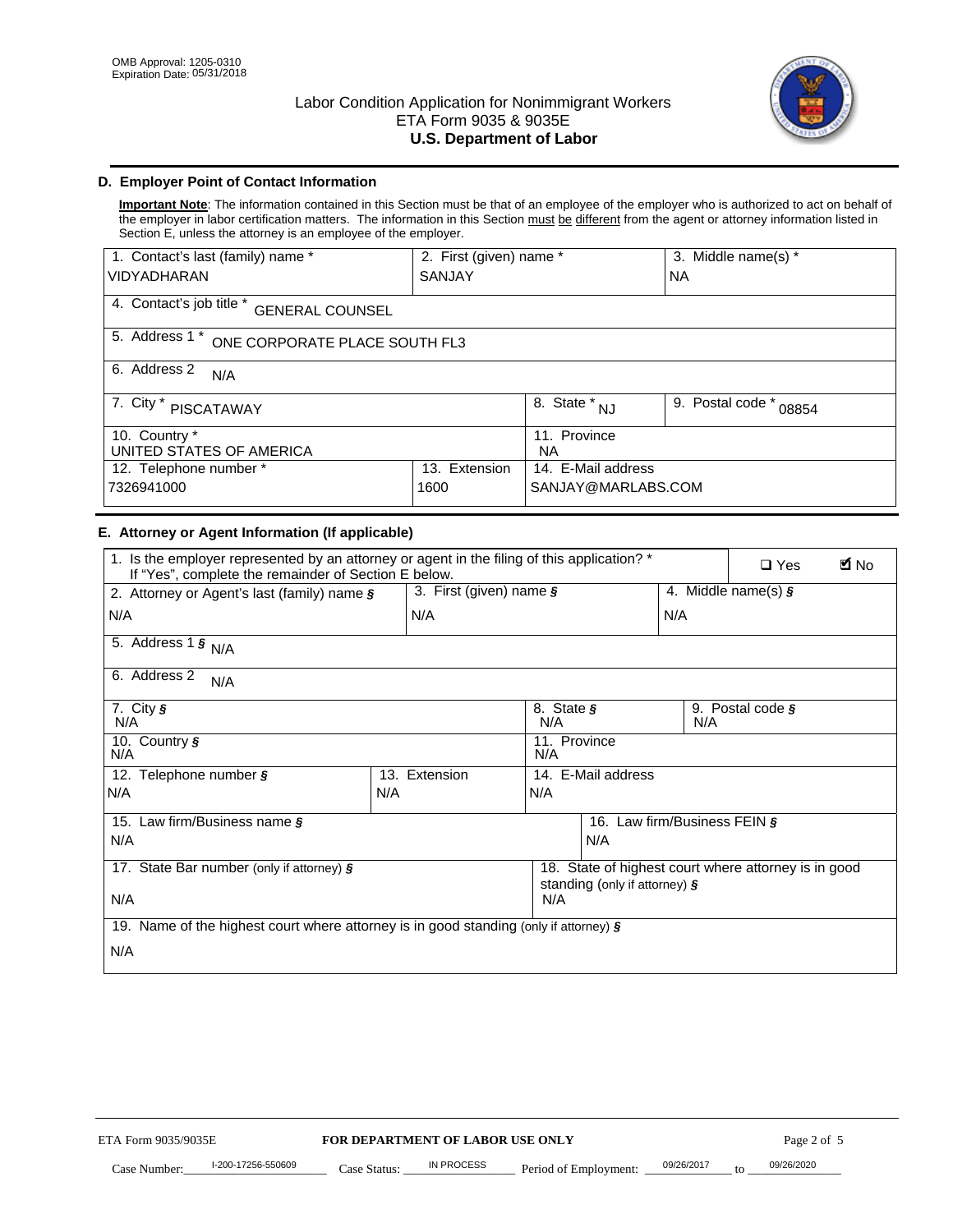**F. Rate of Pay** 

# Labor Condition Application for Nonimmigrant Workers ETA Form 9035 & 9035E **U.S. Department of Labor**



| <b>F.</b> Rate of Pay       |                                                  |
|-----------------------------|--------------------------------------------------|
| 1. Wage Rate (Required)     | 2. Per: (Choose only one) *                      |
| 77000.00<br>From: \$<br>$*$ | □ Week □ Bi-Weekly □ Month ■ Year<br>$\Box$ Hour |
| N/A<br>To: \$               |                                                  |

## **G. Employment and Prevailing Wage Information**

#### *a. Place of Employment 1*

|                                               | From: \$                                       | 77000.00<br>$\ast$<br>To: $\S$<br>N/A                                                                                                                                                                                                                                                                                                                                                                                                                                                                                                                                                                                                                                                                                                                                                                                                                                                                                                                                                                                                                                                                                                                                                                                                | $\Box$ Hour                                 |                       | $\Box$ Week $\Box$ Bi-Weekly                                    | $\Box$ Month | $\blacksquare$ Year |
|-----------------------------------------------|------------------------------------------------|--------------------------------------------------------------------------------------------------------------------------------------------------------------------------------------------------------------------------------------------------------------------------------------------------------------------------------------------------------------------------------------------------------------------------------------------------------------------------------------------------------------------------------------------------------------------------------------------------------------------------------------------------------------------------------------------------------------------------------------------------------------------------------------------------------------------------------------------------------------------------------------------------------------------------------------------------------------------------------------------------------------------------------------------------------------------------------------------------------------------------------------------------------------------------------------------------------------------------------------|---------------------------------------------|-----------------------|-----------------------------------------------------------------|--------------|---------------------|
|                                               | G. Employment and Prevailing Wage Information  | Important Note: It is important for the employer to define the place of intended employment with as much geographic specificity as possible<br>The place of employment address listed below must be a physical location and cannot be a P.O. Box. The employer may use this section<br>to identify up to three (3) physical locations and corresponding prevailing wages covering each location where work will be performed and<br>the electronic system will accept up to 3 physical locations and prevailing wage information. If the employer has received approval from the<br>Department of Labor to submit this form non-electronically and the work is expected to be performed in more than one location, an<br>attachment must be submitted in order to complete this section.                                                                                                                                                                                                                                                                                                                                                                                                                                             |                                             |                       |                                                                 |              |                     |
| 1. Address 1 *                                | a. Place of Employment 1<br>4320 GOLDMINE RD   |                                                                                                                                                                                                                                                                                                                                                                                                                                                                                                                                                                                                                                                                                                                                                                                                                                                                                                                                                                                                                                                                                                                                                                                                                                      |                                             |                       |                                                                 |              |                     |
| 2. Address 2                                  |                                                |                                                                                                                                                                                                                                                                                                                                                                                                                                                                                                                                                                                                                                                                                                                                                                                                                                                                                                                                                                                                                                                                                                                                                                                                                                      |                                             |                       |                                                                 |              |                     |
| 3. City $*$<br><b>NC</b>                      | <b>MONROE</b><br>5. State/District/Territory * |                                                                                                                                                                                                                                                                                                                                                                                                                                                                                                                                                                                                                                                                                                                                                                                                                                                                                                                                                                                                                                                                                                                                                                                                                                      |                                             |                       | 4. County *<br><b>UNION COUNTY</b><br>6. Postal code *<br>28110 |              |                     |
|                                               |                                                | Prevailing Wage Information (corresponding to the place of employment location listed above)                                                                                                                                                                                                                                                                                                                                                                                                                                                                                                                                                                                                                                                                                                                                                                                                                                                                                                                                                                                                                                                                                                                                         |                                             |                       |                                                                 |              |                     |
| N/A                                           | 7. Agency which issued prevailing wage §       |                                                                                                                                                                                                                                                                                                                                                                                                                                                                                                                                                                                                                                                                                                                                                                                                                                                                                                                                                                                                                                                                                                                                                                                                                                      | N/A                                         |                       | 7a. Prevailing wage tracking number (if applicable) §           |              |                     |
| 8. Wage level *                               | $\Box$                                         | $\mathbf{K}$ II<br>$\Box$<br>III                                                                                                                                                                                                                                                                                                                                                                                                                                                                                                                                                                                                                                                                                                                                                                                                                                                                                                                                                                                                                                                                                                                                                                                                     | $\Box$ IV<br>$\Box$ N/A                     |                       |                                                                 |              |                     |
|                                               | 9. Prevailing wage *<br>S                      | 76918.00                                                                                                                                                                                                                                                                                                                                                                                                                                                                                                                                                                                                                                                                                                                                                                                                                                                                                                                                                                                                                                                                                                                                                                                                                             | 10. Per: (Choose only one) *<br>$\Box$ Hour | $\Box$ Week           | □ Bi-Weekly                                                     | $\Box$ Month | ■ Year              |
|                                               | 11. Prevailing wage source (Choose only one) * | <b>¤</b> OES<br><b>CBA</b><br>$\Box$                                                                                                                                                                                                                                                                                                                                                                                                                                                                                                                                                                                                                                                                                                                                                                                                                                                                                                                                                                                                                                                                                                                                                                                                 | DBA<br>$\Box$                               | □ SCA                 | □                                                               | Other        |                     |
|                                               | 11a. Year source published *                   | 11b. If "OES", and SWA/NPC did not issue prevailing wage OR "Other" in question 11,<br>specify source $\boldsymbol{\S}$                                                                                                                                                                                                                                                                                                                                                                                                                                                                                                                                                                                                                                                                                                                                                                                                                                                                                                                                                                                                                                                                                                              |                                             |                       |                                                                 |              |                     |
| 2017                                          |                                                | OFLC ONLINE DATA CENTER                                                                                                                                                                                                                                                                                                                                                                                                                                                                                                                                                                                                                                                                                                                                                                                                                                                                                                                                                                                                                                                                                                                                                                                                              |                                             |                       |                                                                 |              |                     |
|                                               | H. Employer Labor Condition Statements         |                                                                                                                                                                                                                                                                                                                                                                                                                                                                                                                                                                                                                                                                                                                                                                                                                                                                                                                                                                                                                                                                                                                                                                                                                                      |                                             |                       |                                                                 |              |                     |
| summarized below:<br>(1)<br>(2)<br>(3)<br>(4) | workers similarly employed.<br>employment.     | Important Note: In order for your application to be processed, you MUST read Section H of the Labor Condition Application - General<br>Instructions Form ETA 9035CP under the heading "Employer Labor Condition Statements" and agree to all four (4) labor condition statements<br>Wages: Pay nonimmigrants at least the local prevailing wage or the employer's actual wage, whichever is higher, and pay for non-<br>productive time. Offer nonimmigrants benefits on the same basis as offered to U.S. workers.<br><b>Working Conditions:</b> Provide working conditions for nonimmigrants which will not adversely affect the working conditions of<br>Strike, Lockout, or Work Stoppage: There is no strike, lockout, or work stoppage in the named occupation at the place of<br>Notice: Notice to union or to workers has been or will be provided in the named occupation at the place of employment. A copy of<br>this form will be provided to each nonimmigrant worker employed pursuant to the application.<br>1. <i>I have read and agree to</i> Labor Condition Statements 1, 2, 3, and 4 above and as fully explained in Section H<br>of the Labor Condition Application - General Instructions - Form ETA 9035CP. * |                                             |                       |                                                                 | <b>Ø</b> Yes | $\square$ No        |
| ETA Form 9035/9035E                           |                                                | <b>FOR DEPARTMENT OF LABOR USE ONLY</b>                                                                                                                                                                                                                                                                                                                                                                                                                                                                                                                                                                                                                                                                                                                                                                                                                                                                                                                                                                                                                                                                                                                                                                                              |                                             |                       |                                                                 | Page 3 of 5  |                     |
| Case Number:                                  | I-200-17256-550609                             | IN PROCESS<br>Case Status: .                                                                                                                                                                                                                                                                                                                                                                                                                                                                                                                                                                                                                                                                                                                                                                                                                                                                                                                                                                                                                                                                                                                                                                                                         |                                             | Period of Employment: | 09/26/2017                                                      | 09/26/2020   |                     |

#### **H. Employer Labor Condition Statements**

- (1) **Wages:** Pay nonimmigrants at least the local prevailing wage or the employer's actual wage, whichever is higher, and pay for nonproductive time. Offer nonimmigrants benefits on the same basis as offered to U.S. workers.
- (2) **Working Conditions:** Provide working conditions for nonimmigrants which will not adversely affect the working conditions of workers similarly employed.
- (3) **Strike, Lockout, or Work Stoppage:** There is no strike, lockout, or work stoppage in the named occupation at the place of employment.
- (4) **Notice:** Notice to union or to workers has been or will be provided in the named occupation at the place of employment. A copy of this form will be provided to each nonimmigrant worker employed pursuant to the application.

| 1. I have read and agree to Labor Condition Statements 1, 2, 3, and 4 above and as fully explained in Section H | Myes ⊡No |  |
|-----------------------------------------------------------------------------------------------------------------|----------|--|
| of the Labor Condition Application – General Instructions – Form ETA 9035CP. *                                  |          |  |

| ETA Form 9035/9035E |                    | <b>FOR DEPARTMENT OF LABOR USE ONLY</b> |            |                                      | Page 3 of 5 |  |            |
|---------------------|--------------------|-----------------------------------------|------------|--------------------------------------|-------------|--|------------|
| Case Number:        | l-200-17256-550609 | Case Status:                            | IN PROCESS | Period of Employment: ____09/26/2017 |             |  | 09/26/2020 |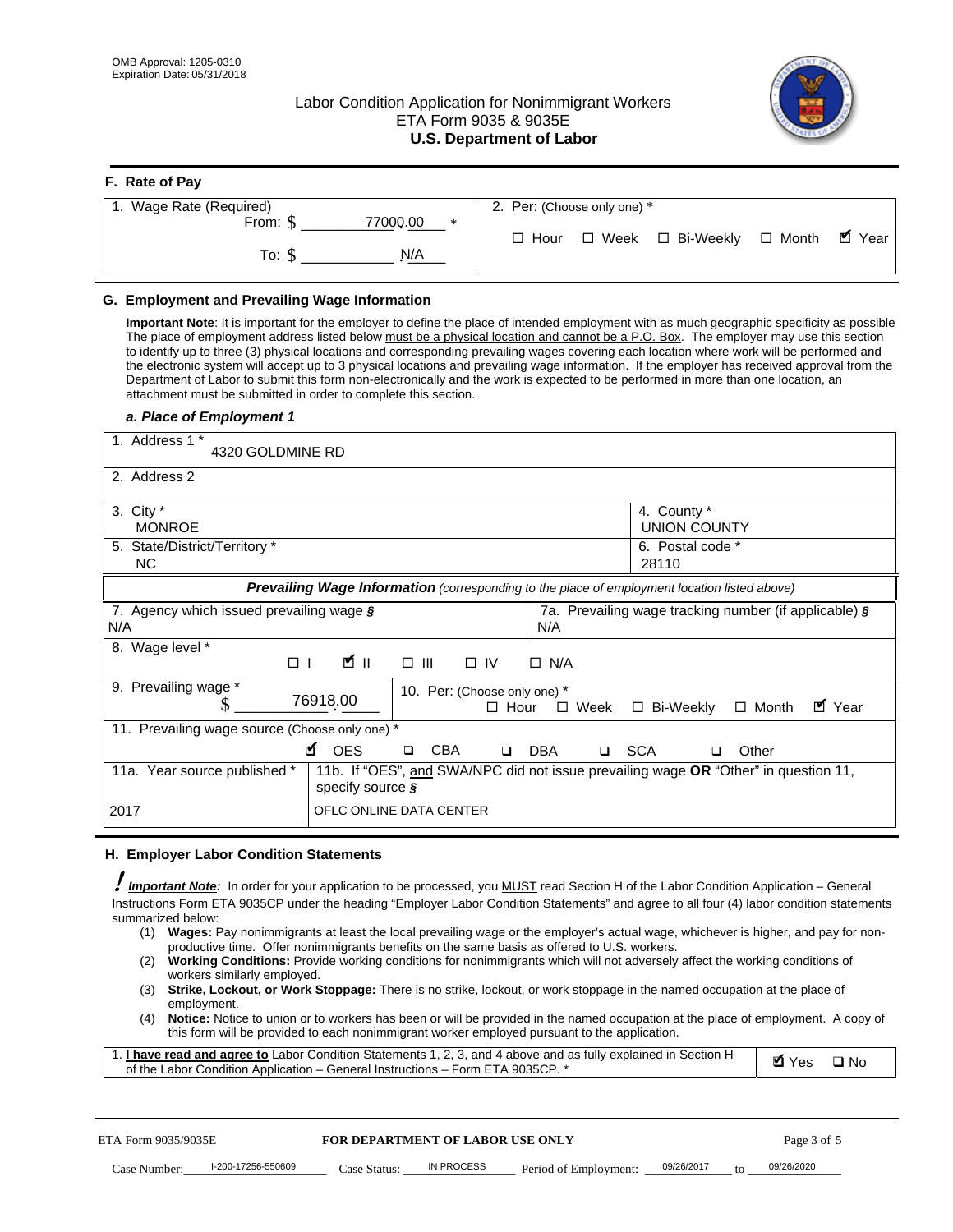

#### **I. Additional Employer Labor Condition Statements – H-1B Employers ONLY**

!**Important Note***:* In order for your H-1B application to be processed, you MUST read Section I – Subsection 1 of the Labor Condition Application – General Instructions Form ETA 9035CP under the heading "Additional Employer Labor Condition Statements" and answer the questions below.

#### *a. Subsection 1*

| 1. Is the employer H-1B dependent? $\S$                                                                                                                                                                                                 | Myes                                          | $\Box$ No              |  |
|-----------------------------------------------------------------------------------------------------------------------------------------------------------------------------------------------------------------------------------------|-----------------------------------------------|------------------------|--|
| 2. Is the employer a willful violator? $\frac{1}{2}$                                                                                                                                                                                    | $\Box$ Yes                                    | <b>M</b> <sub>No</sub> |  |
| 3. If "Yes" is marked in questions 1.1 and/or 1.2, you must answer "Yes" or "No" regarding whether the<br>employer will use this application ONLY to support H-1B petitions or extensions of status for exempt H-1B<br>nonimmigrants? § | $\blacksquare$ Yes $\square$ No $\square$ N/A |                        |  |

**If you marked "Yes" to questions I.1 and/or I.2 and "No" to question I.3, you MUST read Section I – Subsection 2 of the Labor Condition Application – General Instructions Form ETA 9035CP under the heading "Additional Employer Labor Condition Statements" and indicate your agreement to all three (3) additional statements summarized below.** 

#### *b. Subsection 2*

- A. **Displacement:** Non-displacement of the U.S. workers in the employer's workforce
- B. **Secondary Displacement:** Non-displacement of U.S. workers in another employer's workforce; and
- C. **Recruitment and Hiring:** Recruitment of U.S. workers and hiring of U.S. workers applicant(s) who are equally or better qualified than the H-1B nonimmigrant(s).

| 4. I have read and agree to Additional Employer Labor Condition Statements A, B, and C above and as fully                  |      |
|----------------------------------------------------------------------------------------------------------------------------|------|
| explained in Section I – Subsections 1 and 2 of the Labor Condition Application – General Instructions Form ETA $\Box$ Yes | ∩ N∩ |
| 9035CP. $\delta$                                                                                                           |      |

# **J. Public Disclosure Information**

!**Important Note***:* You must select from the options listed in this Section.

| Public disclosure information will be kept at: * | Employer's principal place of business<br>$\Box$ Place of employment |
|--------------------------------------------------|----------------------------------------------------------------------|
|--------------------------------------------------|----------------------------------------------------------------------|

#### **K. Declaration of Employer**

*By signing this form, I, on behalf of the employer, attest that the information and labor condition statements provided are true and accurate;*  that I have read sections H and I of the Labor Condition Application – General Instructions Form ETA 9035CP, and that I agree to comply with *the Labor Condition Statements as set forth in the Labor Condition Application – General Instructions Form ETA 9035CP and with the Department of Labor regulations (20 CFR part 655, Subparts H and I). I agree to make this application, supporting documentation, and other records available to officials of the Department of Labor upon request during any investigation under the Immigration and Nationality Act. Making fraudulent representations on this Form can lead to civil or criminal action under 18 U.S.C. 1001, 18 U.S.C. 1546, or other provisions of law.* 

| 1. Last (family) name of hiring or designated official *               | 2. First (given) name of hiring or designated official * |                                 | 3. Middle initial * |
|------------------------------------------------------------------------|----------------------------------------------------------|---------------------------------|---------------------|
| <b>VIDYADHARAN</b>                                                     | <b>SANJAY</b>                                            |                                 | <b>NA</b>           |
| 4. Hiring or designated official title *                               |                                                          |                                 |                     |
| <b>GENERAL COUNSEL</b>                                                 |                                                          |                                 |                     |
| 5. Signature *                                                         |                                                          | 6. Date signed *                |                     |
|                                                                        |                                                          |                                 |                     |
|                                                                        |                                                          |                                 |                     |
|                                                                        |                                                          |                                 |                     |
|                                                                        |                                                          |                                 |                     |
| FOR DEPARTMENT OF LABOR USE ONLY<br>ETA Form 9035/9035E<br>Page 4 of 5 |                                                          |                                 |                     |
| I-200-17256-550609<br>Case Number<br>Case Status:                      | IN PROCESS<br>Period of Employment:                      | 09/26/2017<br>$\mathsf{t} \cap$ | 09/26/2020          |